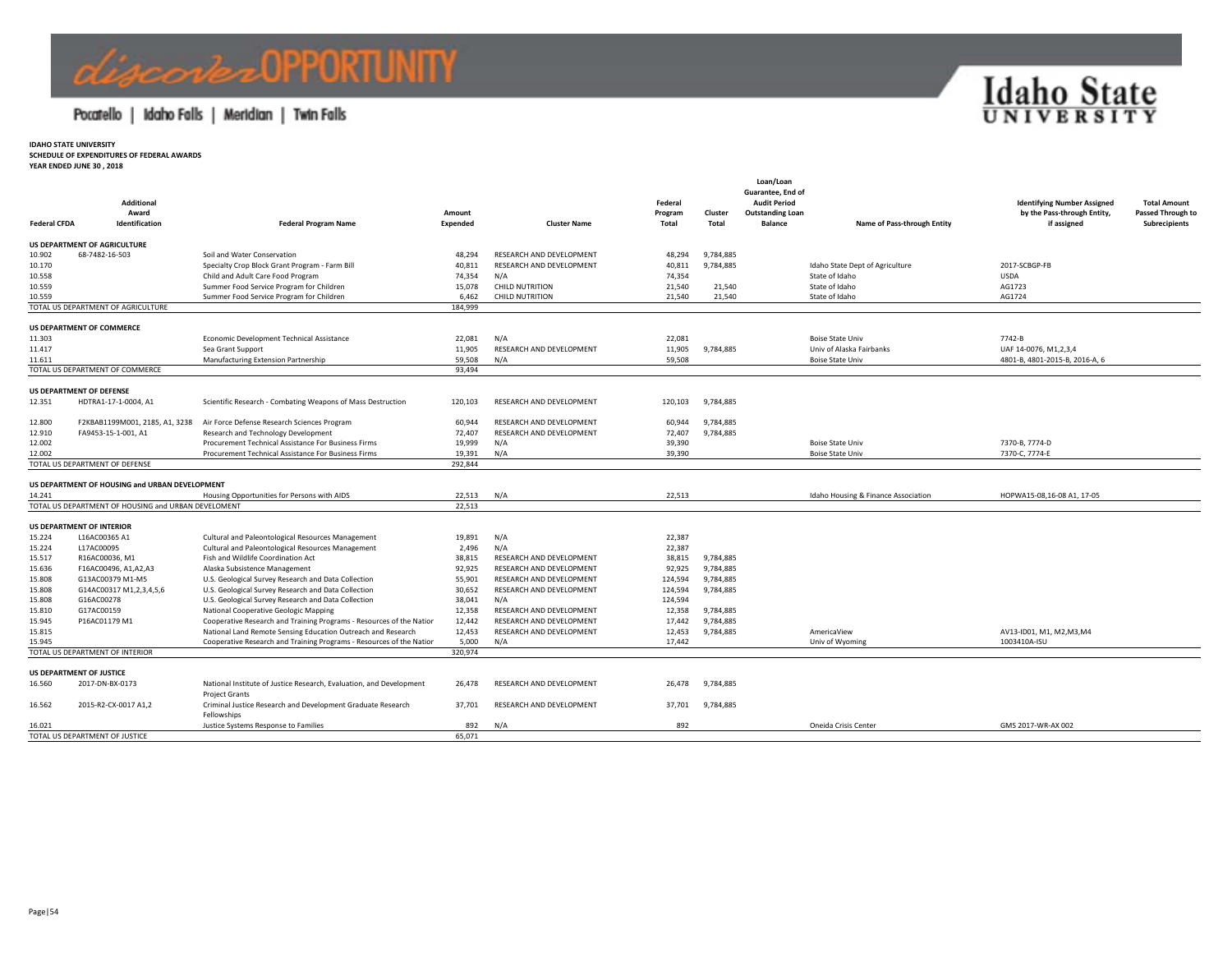## *Combel* DPPORTUNITY

### Pocatello | Idaho Falls | Meridian | Twin Falls



| <b>Federal CFDA</b> | Additional<br>Award<br>Identification               | <b>Federal Program Name</b>                                                                                    | Amount<br>Expended | <b>Cluster Name</b>                                  | Federal<br>Program<br>Total | Cluster<br><b>Total</b> | Loan/Loan<br>Guarantee, End of<br><b>Audit Period</b><br><b>Outstanding Loan</b><br><b>Balance</b> | Name of Pass-through Entity                                        | <b>Identifying Number Assigned</b><br>by the Pass-through Entity,<br>if assigned | <b>Total Amount</b><br>Passed Through to<br><b>Subrecipients</b> |
|---------------------|-----------------------------------------------------|----------------------------------------------------------------------------------------------------------------|--------------------|------------------------------------------------------|-----------------------------|-------------------------|----------------------------------------------------------------------------------------------------|--------------------------------------------------------------------|----------------------------------------------------------------------------------|------------------------------------------------------------------|
|                     |                                                     |                                                                                                                |                    |                                                      |                             |                         |                                                                                                    |                                                                    |                                                                                  |                                                                  |
| 17.282              | <b>US DEPARTMENT OF LABOR</b>                       | Trade Adjustment Assistance Community College and Career Training<br>(TAACCCT) Grants                          | 570,868            | N/A                                                  | 570,868                     |                         |                                                                                                    | North Idaho College                                                | NIC-TAACCCTIV-02, A1, A2,A3                                                      |                                                                  |
| 17.285              |                                                     | Apprenticeship USA Grants                                                                                      | 43,069             | N/A                                                  | 43,069                      |                         |                                                                                                    | Dept of Labor                                                      | ISU-AGE-5610, M1                                                                 |                                                                  |
|                     | TOTAL US DEPARTMENT OF LABOR                        |                                                                                                                | 613,937            |                                                      |                             |                         |                                                                                                    |                                                                    |                                                                                  |                                                                  |
|                     | US DEPARATMENT OF TRANSPORTATION                    |                                                                                                                |                    |                                                      |                             |                         |                                                                                                    |                                                                    |                                                                                  |                                                                  |
| 20.205              | TOTAL US DEPARTMENT OF TRANSPORTATION               | Highway Planning and Construction                                                                              | 56,576<br>56,576   | HIGHWAY PLANNING AND CONSTRUCTION                    | 56,576                      | 56,576                  |                                                                                                    | <b>Idaho Transportation Dept</b>                                   | ITDNSTI SWA, 2014 AWD 2017                                                       |                                                                  |
|                     |                                                     |                                                                                                                |                    |                                                      |                             |                         |                                                                                                    |                                                                    |                                                                                  |                                                                  |
|                     | NATIONAL AERONAUTICS and SPACE ADMINISTRATION       |                                                                                                                |                    |                                                      |                             |                         |                                                                                                    |                                                                    |                                                                                  |                                                                  |
| 43.001              | 80NSSC17M0073, A1                                   | Science                                                                                                        | 82,558             | RESEARCH AND DEVELOPMENT                             | 452,662                     | 9,784,885               |                                                                                                    |                                                                    |                                                                                  |                                                                  |
| 43.001<br>43.001    | NNX12AQ78G M1-8<br>NNX14AG35A, M1, M2,3,4,5,6,7     | Science<br>Science                                                                                             | 136,986<br>58,036  | RESEARCH AND DEVELOPMENT<br>RESEARCH AND DEVELOPMENT | 452,662<br>452,662          | 9,784,885<br>9,784,885  |                                                                                                    |                                                                    |                                                                                  | 6,862                                                            |
| 43.001              | NNX14AJ86G, A1, A2, A3                              | Science                                                                                                        | 81,697             | RESEARCH AND DEVELOPMENT                             | 452,662                     | 9,784,885               |                                                                                                    |                                                                    |                                                                                  | 18,290                                                           |
| 43.001              | NNX15AM06A, A1-A6                                   | Science                                                                                                        | 93,385             | RESEARCH AND DEVELOPMENT                             | 452,662                     | 9,784,885               |                                                                                                    |                                                                    |                                                                                  |                                                                  |
| 43.008              |                                                     | Education                                                                                                      | 26,659             | RESEARCH AND DEVELOPMENT                             | 96,928                      | 9,784,885               |                                                                                                    | Univ of Idaho                                                      | FPK548-SB-007                                                                    |                                                                  |
| 43.008              |                                                     | Education                                                                                                      | 5,747              | RESEARCH AND DEVELOPMENT                             | 96,928                      | 9,784,885               |                                                                                                    | Univ of Idaho                                                      | FPK900-SB-014                                                                    |                                                                  |
| 43.008              |                                                     | Education                                                                                                      | 5,811              | N/A                                                  | 96,928                      |                         |                                                                                                    | Univ of Idaho                                                      | FPK900-SB-016, A1, A2                                                            |                                                                  |
| 43.008              |                                                     | Education                                                                                                      | 3,449              | N/A                                                  | 96,928                      |                         |                                                                                                    | Univ of Idaho                                                      | FPK900-SB-024                                                                    |                                                                  |
| 43.008<br>43.008    |                                                     | Education                                                                                                      | 1,067<br>1,448     | N/A<br>N/A                                           | 96,928<br>96,928            |                         |                                                                                                    | Univ of Idaho<br>Univ of Idaho                                     | FPK900-SB-029<br>FPK900-SB-035                                                   |                                                                  |
| 43.008              |                                                     | Education<br>Education                                                                                         | 7,179              | N/A                                                  | 96,928                      |                         |                                                                                                    | Univ of Idaho                                                      | FPK900-SB-039, A1                                                                |                                                                  |
| 43.008              |                                                     | Education                                                                                                      | 391                | N/A                                                  | 96,928                      |                         |                                                                                                    | Univ of Idaho                                                      | FPK900-SB-044, A1                                                                |                                                                  |
| 43.008              |                                                     | Education                                                                                                      | 24.494             | RESEARCH AND DEVELOPMENT                             | 96,928                      | 9,784,885               |                                                                                                    | Univ of Idaho                                                      | FPK900-SB-045, A1                                                                |                                                                  |
| 43.008              |                                                     | Education                                                                                                      | 20,683             | N/A                                                  | 96,928                      |                         |                                                                                                    | Univ of Idaho                                                      | FPK900-SB-046, A1                                                                |                                                                  |
|                     | TOTAL NATIONAL AERONAUTICS and SPACE ADMINISTRATION |                                                                                                                | 549,590            |                                                      |                             |                         |                                                                                                    |                                                                    |                                                                                  | 25,152                                                           |
|                     |                                                     |                                                                                                                |                    |                                                      |                             |                         |                                                                                                    |                                                                    |                                                                                  |                                                                  |
|                     | NATIONAL ENDOWMENT FOR THE HUMANITIES               |                                                                                                                |                    |                                                      |                             |                         |                                                                                                    |                                                                    |                                                                                  |                                                                  |
| 45.129<br>45.129    |                                                     | Promotion of the Humanities Federal/State Partnership<br>Promotion of the Humanities Federal/State Partnership | 2,000<br>746       | N/A<br>N/A                                           | 2,746<br>2,746              |                         |                                                                                                    | <b>Idaho Humanities Council</b><br><b>Idaho Humanities Council</b> | 2017017<br>2018014                                                               |                                                                  |
|                     | TOTAL NATIONAL ENDOWMENT FOR THE HUMANITIES         |                                                                                                                | 2,746              |                                                      |                             |                         |                                                                                                    |                                                                    |                                                                                  |                                                                  |
|                     |                                                     |                                                                                                                |                    |                                                      |                             |                         |                                                                                                    |                                                                    |                                                                                  |                                                                  |
|                     | <b>NATIONAL SCIENCE FOUNDATION</b>                  |                                                                                                                |                    |                                                      |                             |                         |                                                                                                    |                                                                    |                                                                                  |                                                                  |
| 47.041              | CBET-1403688                                        | <b>Engineering Grants</b>                                                                                      | 15,360             | RESEARCH AND DEVELOPMENT                             | 15,360                      | 9,784,885               |                                                                                                    |                                                                    |                                                                                  |                                                                  |
| 47.049              | 1506417, A1                                         | Mathematical and Physical Sciences                                                                             | 117,838            | RESEARCH AND DEVELOPMENT                             | 329,471                     | 9,784,885               |                                                                                                    |                                                                    |                                                                                  | 26,259                                                           |
| 47.049              | 1615146 A1-7                                        | Mathematical and Physical Sciences                                                                             | 212,078            | RESEARCH AND DEVELOPMENT                             | 329,471                     | 9,784,885               |                                                                                                    |                                                                    |                                                                                  |                                                                  |
| 47.049<br>47.049    | DMS-1319110<br>PHY-1307340, A1, A2                  | Mathematical and Physical Sciences<br>Mathematical and Physical Sciences                                       | (50)<br>(395)      | RESEARCH AND DEVELOPMENT<br>RESEARCH AND DEVELOPMENT | 329,471<br>329,471          | 9,784,885<br>9,784,885  |                                                                                                    |                                                                    |                                                                                  |                                                                  |
| 47.050              | 1521365                                             | Geosciences                                                                                                    | 24,077             | RESEARCH AND DEVELOPMENT                             | 660,979                     | 9,784,885               |                                                                                                    |                                                                    |                                                                                  |                                                                  |
| 47.050              | 1653998                                             | Geosciences                                                                                                    | 28,451             | RESEARCH AND DEVELOPMENT                             | 660,979                     | 9,784,885               |                                                                                                    |                                                                    |                                                                                  |                                                                  |
| 47.050              | 1728563                                             | Geosciences                                                                                                    | 28,568             | RESEARCH AND DEVELOPMENT                             | 660,979                     | 9,784,885               |                                                                                                    |                                                                    |                                                                                  |                                                                  |
| 47.050              | 1755079                                             | Geosciences                                                                                                    | 4.466              | RESEARCH AND DEVELOPMENT                             | 660,979                     | 9,784,885               |                                                                                                    |                                                                    |                                                                                  |                                                                  |
| 47.050              | EAR-1331872, A1-7                                   | Geosciences                                                                                                    | 443,722            | RESEARCH AND DEVELOPMENT                             | 660,979                     | 9,784,885               |                                                                                                    |                                                                    |                                                                                  | 290,425                                                          |
| 47.050              | EAR-1349384, NCE                                    | Geosciences                                                                                                    | 70,527             | RESEARCH AND DEVELOPMENT                             | 660,979                     | 9,784,885               |                                                                                                    |                                                                    |                                                                                  |                                                                  |
| 47.050              | GEO-1108480 THRU A6                                 | Geosciences                                                                                                    | 8,228              | RESEARCH AND DEVELOPMENT                             | 660,979                     | 9,784,885               |                                                                                                    |                                                                    |                                                                                  |                                                                  |
| 47.050              | PLR-1204020, A1,2,3,4                               | Geosciences                                                                                                    | 52,940             | RESEARCH AND DEVELOPMENT                             | 660,979                     | 9,784,885               |                                                                                                    |                                                                    |                                                                                  | 52,147                                                           |
| 47.070              | IIS-1208385, A1                                     | Computer and Information Science and Engineering                                                               | 3,484              | RESEARCH AND DEVELOPMENT                             | 3,484                       | 9,784,885               |                                                                                                    |                                                                    |                                                                                  |                                                                  |
| 47.074              | DEB-1241069                                         | <b>Biological Sciences</b>                                                                                     | 20,384             | RESEARCH AND DEVELOPMENT                             | 20,384                      | 9,784,885               |                                                                                                    |                                                                    |                                                                                  |                                                                  |
| 47.075              | 1523409                                             | Social, Behavioral, and Economic Sciences                                                                      | 49,750<br>71,461   | RESEARCH AND DEVELOPMENT                             | 125,336                     | 9,784,885               |                                                                                                    |                                                                    |                                                                                  |                                                                  |
| 47.075<br>47.075    | 1551822<br>1633750 A1                               | Social, Behavioral, and Economic Sciences<br>Social, Behavioral, and Economic Sciences                         | 869                | RESEARCH AND DEVELOPMENT<br>RESEARCH AND DEVELOPMENT | 125,336<br>125,336          | 9,784,885<br>9,784,885  |                                                                                                    |                                                                    |                                                                                  | 6,207                                                            |
| 47.075              | 1748986                                             | Social, Behavioral, and Economic Sciences                                                                      | 3,256              | RESEARCH AND DEVELOPMENT                             | 125,336                     | 9,784,885               |                                                                                                    |                                                                    |                                                                                  |                                                                  |
| 47.076              | 1458847                                             | <b>Education and Human Resources</b>                                                                           | 157,598            | RESEARCH AND DEVELOPMENT                             | 1,182,575                   | 9,784,885               |                                                                                                    |                                                                    |                                                                                  |                                                                  |
| 47.076              | 1502015                                             | <b>Education and Human Resources</b>                                                                           | 182,125            | RESEARCH AND DEVELOPMENT                             | 1,182,575                   | 9,784,885               |                                                                                                    |                                                                    |                                                                                  | 11,532                                                           |
| 47.076              | 1611871                                             | <b>Education and Human Resources</b>                                                                           | 38,718             | RESEARCH AND DEVELOPMENT                             | 1,182,575                   | 9,784,885               |                                                                                                    |                                                                    |                                                                                  |                                                                  |
| 47.076              | DGE-1504528, A1, A2, A3                             | <b>Education and Human Resources</b>                                                                           | 649,776            | RESEARCH AND DEVELOPMENT                             | 1,182,575                   | 9,784,885               |                                                                                                    |                                                                    |                                                                                  |                                                                  |
| 47.076              | DUE-1458292                                         | <b>Education and Human Resources</b>                                                                           | 132,982            | RESEARCH AND DEVELOPMENT                             | 1,182,575                   | 9,784,885               |                                                                                                    |                                                                    |                                                                                  |                                                                  |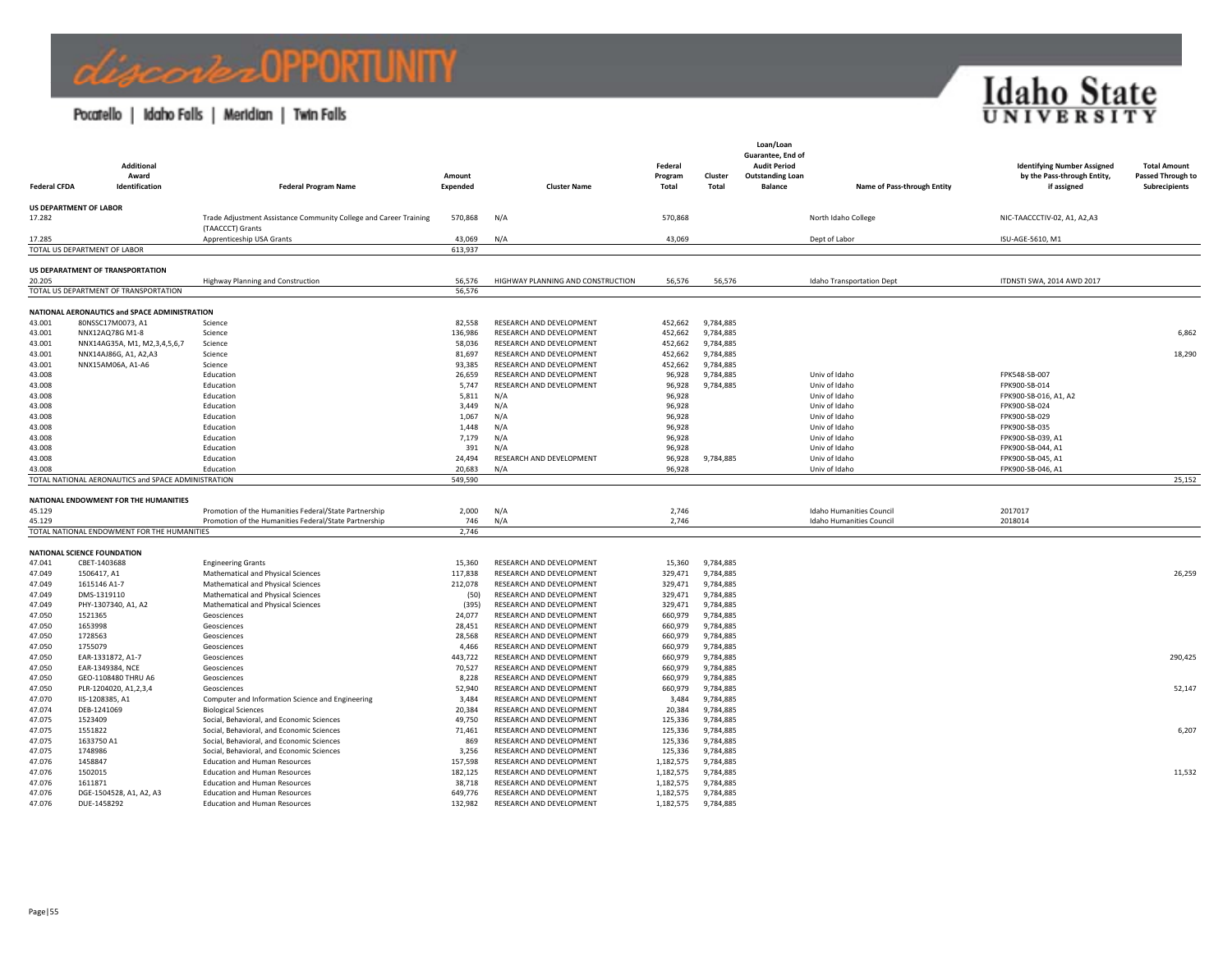### *Ciscorte* & OPPORTUNITY

### Pocatello | Idaho Falls | Meridian | Twin Falls



| <b>Federal CFDA</b> | <b>Additional</b><br>Award<br>Identification        | <b>Federal Program Name</b>                                              | Amount<br>Expended   | <b>Cluster Name</b>      | Federal<br>Program<br>Total | Cluster<br>Total | Loan/Loan<br>Guarantee, End of<br><b>Audit Period</b><br><b>Outstanding Loan</b><br><b>Balance</b><br>Name of Pass-through Entity | <b>Identifying Number Assigned</b><br>by the Pass-through Entity,<br>if assigned | <b>Total Amount</b><br>Passed Through to<br>Subrecipients |
|---------------------|-----------------------------------------------------|--------------------------------------------------------------------------|----------------------|--------------------------|-----------------------------|------------------|-----------------------------------------------------------------------------------------------------------------------------------|----------------------------------------------------------------------------------|-----------------------------------------------------------|
| 47.076              |                                                     | <b>Education and Human Resources</b>                                     | 21,376               | RESEARCH AND DEVELOPMENT | 1,182,575                   | 9,784,885        | <b>Boise State Univ</b>                                                                                                           | 7615-A,A1                                                                        |                                                           |
| 47.080              |                                                     | Office of Cyberinfrastructure                                            | 8.391                | RESEARCH AND DEVELOPMENT | 1,216,238                   | 9.784.885        | Univ of Idaho                                                                                                                     | KBK990-SB-002 A1-A11                                                             |                                                           |
| 47.080              |                                                     | Office of Cyberinfrastructure                                            | 86,211               | RESEARCH AND DEVELOPMENT | 1,216,238                   | 9,784,885        | Univ of Idaho                                                                                                                     | KBK990-SB-002 A1-A11                                                             |                                                           |
| 47.080              |                                                     | Office of Cyberinfrastructure                                            | 890,852              | RESEARCH AND DEVELOPMENT | 1,216,238                   | 9,784,885        | Univ of Idaho                                                                                                                     | KBK990-SB-002, A1-11                                                             |                                                           |
| 47.080              |                                                     | Office of Cyberinfrastructure                                            | 111,030              | RESEARCH AND DEVELOPMENT | 1,216,238                   | 9,784,885        | Univ of Idaho                                                                                                                     | KBK990-SB-002, A1-A11                                                            |                                                           |
| 47.080              | TOTAL NATIONAL SCIENCE FOUNDATION                   | Office of Cyberinfrastructure                                            | 119.754<br>3,553,827 | RESEARCH AND DEVELOPMENT | 1,216,238                   | 9,784,885        | Univ of Idaho                                                                                                                     | KBK990-SB-002, A1-A11                                                            | 386,570                                                   |
|                     |                                                     |                                                                          |                      |                          |                             |                  |                                                                                                                                   |                                                                                  |                                                           |
| 59.037              | US SMALL BUSINESS ADMINISTRATION                    | Small Business Development Centers                                       | 68,762               | N/A                      | 128,651                     |                  | <b>Boise State Univ</b>                                                                                                           | 6668-C, 6923-C, 7448-C, A1, 7982                                                 |                                                           |
| 59.037              |                                                     | Small Business Development Centers                                       | 59.889               | N/A                      | 128,651                     |                  | <b>Boise State Univ</b>                                                                                                           | 6923-B, 7448-D, A1, 7982-C                                                       |                                                           |
|                     | TOTAL US SMALL BUSINESS ADMINISTRATION              |                                                                          | 128,651              |                          |                             |                  |                                                                                                                                   |                                                                                  |                                                           |
|                     |                                                     |                                                                          |                      |                          |                             |                  |                                                                                                                                   |                                                                                  |                                                           |
| 77.008              | US NECLEAR REGULATORY AGENCY<br>NRC-HQ-84-16-G-0023 | U.S. Nuclear Regulatory Commission Scholarship and Fellowship            | 71,416               | N/A                      | 130,890                     |                  |                                                                                                                                   |                                                                                  |                                                           |
| 77.008              | NRC-HQ-84-16-G-0039, M1                             | Program<br>U.S. Nuclear Regulatory Commission Scholarship and Fellowship | 59,474               | N/A                      | 130,890                     |                  |                                                                                                                                   |                                                                                  |                                                           |
|                     |                                                     | Program                                                                  |                      |                          |                             |                  |                                                                                                                                   |                                                                                  |                                                           |
|                     | TOTAL US NUCLEAR REGULATORY AGENCY                  |                                                                          | 130,890              |                          |                             |                  |                                                                                                                                   |                                                                                  |                                                           |
|                     | <b>US DEPARTMENT OF ENERGY</b>                      |                                                                          |                      |                          |                             |                  |                                                                                                                                   |                                                                                  |                                                           |
| 81.113              | DE-NA0002488 A1                                     | Defense Nuclear Nonproliferation Research                                | 213,225              | RESEARCH AND DEVELOPMENT | 213,225                     | 9,784,885        |                                                                                                                                   |                                                                                  | 116,974                                                   |
| 81.121              | DE-NE0008511 A1,A2                                  | Nuclear Energy Research, Development and Demonstration                   | 23,538               | RESEARCH AND DEVELOPMENT | 451,217                     | 9,784,885        |                                                                                                                                   |                                                                                  |                                                           |
| 81.000              |                                                     | Pass Through Funding from Battelle Energy Alliance LLC                   | 30,337               | RESEARCH AND DEVELOPMENT | 3,233,031                   | 9,784,885        | <b>Battelle Energy Alliance LLC</b>                                                                                               | 00043028 00166 A1,2,3,4                                                          |                                                           |
| 81,000              |                                                     | Pass Through Funding from Battelle Energy Alliance LLC                   | 5.056                | RESEARCH AND DEVELOPMENT | 3,233,031                   | 9,784,885        | <b>Battelle Energy Alliance LLC</b>                                                                                               | 00168057 A1 A2                                                                   |                                                           |
| 81.000              |                                                     | Pass Through Funding from Battelle Energy Alliance LLC                   | 16,957               | RESEARCH AND DEVELOPMENT | 3,233,031                   | 9,784,885        | Battelle Energy Alliance LLC                                                                                                      | 154652 002 A1-4                                                                  |                                                           |
| 81.000              |                                                     | Pass Through Funding from Battelle Energy Alliance LLC                   | 61,838               | RESEARCH AND DEVELOPMENT | 3,233,031                   | 9,784,885        | <b>Battelle Energy Alliance LLC</b>                                                                                               | 154652 010, A1-A4                                                                |                                                           |
| 81.000              |                                                     | Pass Through Funding from Battelle Energy Alliance LLC                   | 11,027               | RESEARCH AND DEVELOPMENT | 3,233,031                   | 9,784,885        | <b>Battelle Energy Alliance LLC</b>                                                                                               | 154652 037                                                                       |                                                           |
| 81.000              |                                                     | Pass Through Funding from Battelle Energy Alliance LLC                   | 17,247               | RESEARCH AND DEVELOPMENT | 3,233,031                   | 9,784,885        | <b>Battelle Energy Alliance LLC</b>                                                                                               | 154652 038                                                                       |                                                           |
| 81,000              |                                                     | Pass Through Funding from Battelle Energy Alliance LLC                   | 200,456              | N/A                      | 3,233,031                   |                  | Battelle Energy Alliance LLC                                                                                                      | 154652 007 A1-4                                                                  |                                                           |
| 81.000              |                                                     | Pass Through Funding from Battelle Energy Alliance LLC                   | (21, 453)            | N/A                      | 3,233,031                   |                  | <b>Battelle Energy Alliance LLC</b>                                                                                               | 154652 009 A1, 2, 3, 4, 5                                                        |                                                           |
| 81.000              |                                                     | Pass Through Funding from Battelle Energy Alliance LLC                   | 70,813               | RESEARCH AND DEVELOPMENT | 3,233,031                   | 9,784,885        | <b>Battelle Energy Alliance LLC</b>                                                                                               | 154652 013 A1-5                                                                  |                                                           |
| 81.000              |                                                     | Pass Through Funding from Battelle Energy Alliance LLC                   | 159,999              | RESEARCH AND DEVELOPMENT | 3,233,031                   | 9,784,885        | <b>Battelle Energy Alliance LLC</b>                                                                                               | 154652 014 A1-6                                                                  |                                                           |
| 81,000              |                                                     | Pass Through Funding from Battelle Energy Alliance LLC                   | 60.428               | RESEARCH AND DEVELOPMENT | 3,233,031                   | 9,784,885        | <b>Battelle Energy Alliance LLC</b>                                                                                               | 154652 015, A1.A2                                                                |                                                           |
| 81.000              |                                                     | Pass Through Funding from Battelle Energy Alliance LLC                   | 2,750                | RESEARCH AND DEVELOPMENT | 3,233,031                   | 9,784,885        | Battelle Energy Alliance LLC                                                                                                      | 154652 016 A1, A2, A3,A4                                                         |                                                           |
| 81.000              |                                                     | Pass Through Funding from Battelle Energy Alliance LLC                   | 642,278              | N/A                      | 3,233,031                   |                  | <b>Battelle Energy Alliance LLC</b>                                                                                               | 154652 018 A1,A2                                                                 |                                                           |
| 81.000              |                                                     | Pass Through Funding from Battelle Energy Alliance LLC                   | 141,163              | RESEARCH AND DEVELOPMENT | 3,233,031                   | 9,784,885        | <b>Battelle Energy Alliance LLC</b>                                                                                               | 154652 019 A1, A2, A3                                                            |                                                           |
| 81.000              |                                                     | Pass Through Funding from Battelle Energy Alliance LLC                   | 12,631               | N/A                      | 3,233,031                   |                  | <b>Battelle Energy Alliance LLC</b>                                                                                               | 154652 020 A1, A2, A3, A4                                                        |                                                           |
| 81,000              |                                                     | Pass Through Funding from Battelle Energy Alliance LLC                   | 4,755                | RESEARCH AND DEVELOPMENT | 3,233,031                   | 9,784,885        | Battelle Energy Alliance LLC                                                                                                      | 154652 022                                                                       |                                                           |
| 81.000              |                                                     | Pass Through Funding from Battelle Energy Alliance LLC                   | 150,098              | RESEARCH AND DEVELOPMENT | 3,233,031                   | 9,784,885        | Battelle Energy Alliance LLC                                                                                                      | 154652 024 A1, 2, 3, 4                                                           |                                                           |
| 81.000              |                                                     | Pass Through Funding from Battelle Energy Alliance LLC                   | 11,042               | RESEARCH AND DEVELOPMENT | 3,233,031                   | 9,784,885        | <b>Battelle Energy Alliance LLC</b>                                                                                               | 154652 025                                                                       |                                                           |
| 81.000              |                                                     | Pass Through Funding from Battelle Energy Alliance LLC                   | 14,892               | RESEARCH AND DEVELOPMENT | 3,233,031                   | 9,784,885        | <b>Battelle Energy Alliance LLC</b>                                                                                               | 154652 026                                                                       |                                                           |
| 81.000              |                                                     | Pass Through Funding from Battelle Energy Alliance LLC                   | 134,705              | RESEARCH AND DEVELOPMENT | 3,233,031                   | 9,784,885        | <b>Battelle Energy Alliance LLC</b>                                                                                               | 154652 027 A1, A2, A3, A4                                                        |                                                           |
| 81.000              |                                                     | Pass Through Funding from Battelle Energy Alliance LLC                   | 31,369               | RESEARCH AND DEVELOPMENT | 3,233,031                   | 9,784,885        | Battelle Energy Alliance LLC                                                                                                      | 154652 028                                                                       |                                                           |
| 81.000              |                                                     | Pass Through Funding from Battelle Energy Alliance LLC                   | 106,087              | RESEARCH AND DEVELOPMENT | 3,233,031                   | 9,784,885        | <b>Battelle Energy Alliance LLC</b>                                                                                               | 154652 030 A1, A2, A3                                                            |                                                           |
| 81.000              |                                                     | Pass Through Funding from Battelle Energy Alliance LLC                   | 19,967               | N/A                      | 3,233,031                   |                  | <b>Battelle Energy Alliance LLC</b>                                                                                               | 154652 031                                                                       |                                                           |
| 81.000              |                                                     | Pass Through Funding from Battelle Energy Alliance LLC                   | 8,948                | RESEARCH AND DEVELOPMENT | 3,233,031                   | 9,784,885        | <b>Battelle Energy Alliance LLC</b>                                                                                               | 154652 032                                                                       |                                                           |
| 81.000              |                                                     | Pass Through Funding from Battelle Energy Alliance LLC                   | 99,838               | RESEARCH AND DEVELOPMENT | 3,233,031                   | 9,784,885        | <b>Battelle Energy Alliance LLC</b>                                                                                               | 154652 033 A1                                                                    |                                                           |
| 81.000              |                                                     | Pass Through Funding from Battelle Energy Alliance LLC                   | 49,998               | RESEARCH AND DEVELOPMENT | 3,233,031                   | 9,784,885        | Battelle Energy Alliance LLC                                                                                                      | 154652 035                                                                       |                                                           |
| 81.000              |                                                     | Pass Through Funding from Battelle Energy Alliance LLC                   | 1,287                | RESEARCH AND DEVELOPMENT | 3,233,031                   | 9,784,885        | <b>Battelle Energy Alliance LLC</b>                                                                                               | 154652 036                                                                       |                                                           |
| 81.000              |                                                     | Pass Through Funding from Battelle Energy Alliance LLC                   | 14,128               | RESEARCH AND DEVELOPMENT | 3,233,031                   | 9,784,885        | <b>Battelle Energy Alliance LLC</b>                                                                                               | 154652 039 A1, A2, A3                                                            |                                                           |
| 81.000              |                                                     | Pass Through Funding from Battelle Energy Alliance LLC                   | 49,988               | RESEARCH AND DEVELOPMENT | 3,233,031                   | 9,784,885        | <b>Battelle Energy Alliance LLC</b>                                                                                               | 154652 040                                                                       |                                                           |
| 81.000              |                                                     | Pass Through Funding from Battelle Energy Alliance LLC                   | 15,290               | RESEARCH AND DEVELOPMENT | 3,233,031                   | 9,784,885        | Battelle Energy Alliance LLC                                                                                                      | 154652 041                                                                       |                                                           |
| 81.000              |                                                     | Pass Through Funding from Battelle Energy Alliance LLC                   | 8,252                | N/A                      | 3,233,031                   |                  | <b>Battelle Energy Alliance LLC</b>                                                                                               | 154652 042                                                                       |                                                           |
| 81.000              |                                                     | Pass Through Funding from Battelle Energy Alliance LLC                   | 8,708                | RESEARCH AND DEVELOPMENT | 3,233,031                   | 9,784,885        | <b>Battelle Energy Alliance LLC</b>                                                                                               | 154652 043                                                                       |                                                           |
| 81.000              |                                                     | Pass Through Funding from Battelle Energy Alliance LLC                   | 36,551               | RESEARCH AND DEVELOPMENT | 3,233,031                   | 9,784,885        | <b>Battelle Energy Alliance LLC</b>                                                                                               | 154652 044 A1,2                                                                  |                                                           |
| 81.000              |                                                     | Pass Through Funding from Battelle Energy Alliance LLC                   | 12,939               | RESEARCH AND DEVELOPMENT | 3,233,031                   | 9,784,885        | <b>Battelle Energy Alliance LLC</b>                                                                                               | 161631 005 A1, A2, A3, A4                                                        |                                                           |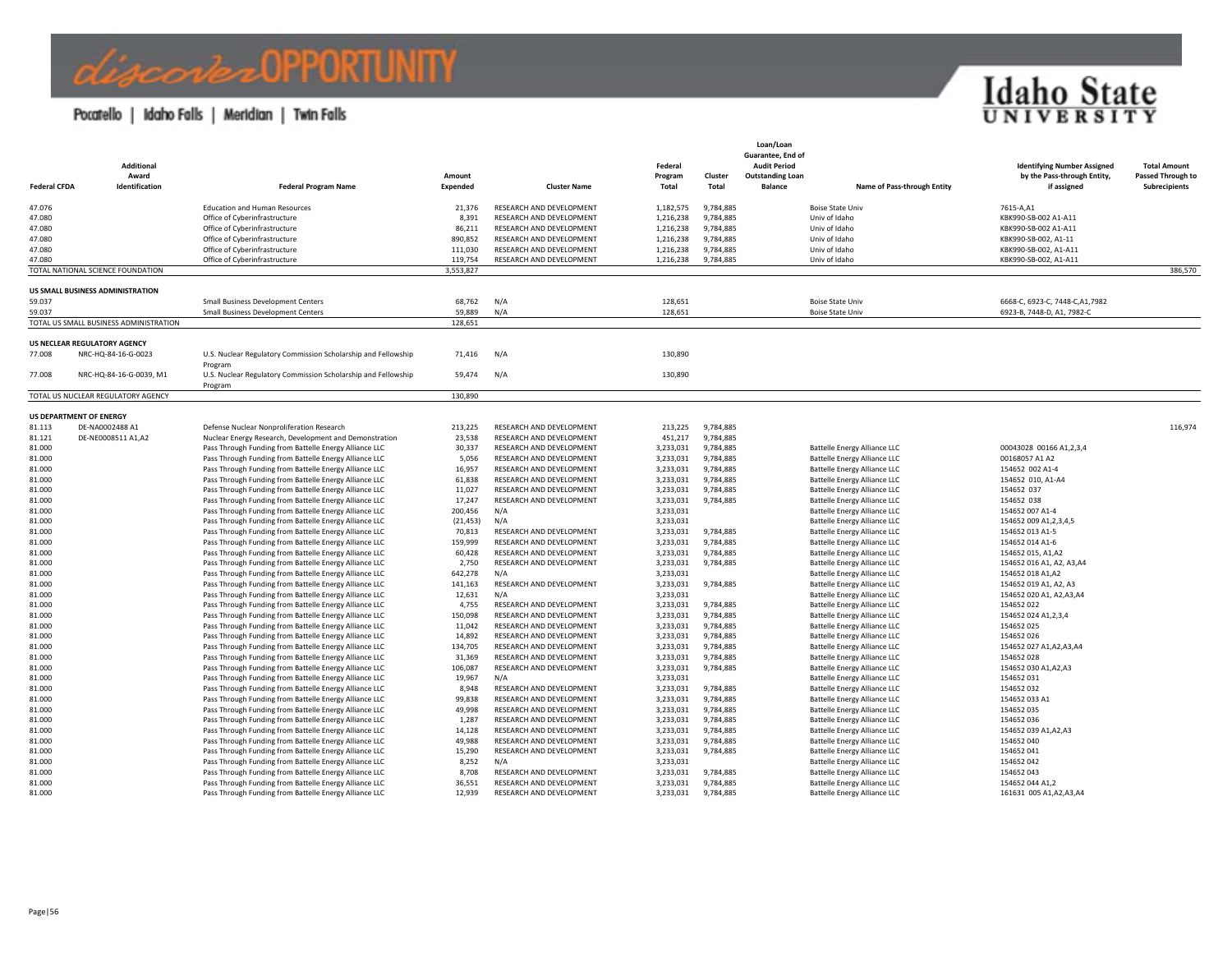### Pocatello | Idaho Falls | Meridian | Twin Falls

*Combel* DPPORTUNITY



| <b>Federal CFDA</b> | Additional<br>Award<br>Identification | <b>Federal Program Name</b>                                                                                      | Amount<br>Expended    | <b>Cluster Name</b>                                  | Federal<br>Program<br>Total | Cluster<br>Total         | Loan/Loan<br>Guarantee, End of<br><b>Audit Period</b><br><b>Outstanding Loan</b><br><b>Balance</b><br>Name of Pass-through Entity | <b>Identifying Number Assigned</b><br>by the Pass-through Entity,<br>if assigned | <b>Total Amount</b><br>Passed Through to<br>Subrecipients |
|---------------------|---------------------------------------|------------------------------------------------------------------------------------------------------------------|-----------------------|------------------------------------------------------|-----------------------------|--------------------------|-----------------------------------------------------------------------------------------------------------------------------------|----------------------------------------------------------------------------------|-----------------------------------------------------------|
|                     |                                       |                                                                                                                  |                       |                                                      |                             |                          |                                                                                                                                   |                                                                                  |                                                           |
| 81.000              |                                       | Pass Through Funding from Battelle Energy Alliance LLC                                                           | 108,398               | RESEARCH AND DEVELOPMENT                             | 3,233,031                   | 9,784,885                | Battelle Energy Alliance LLC                                                                                                      | 161631 001 A1, A2, A3                                                            |                                                           |
| 81.000<br>81.000    |                                       | Pass Through Funding from Battelle Energy Alliance LLC<br>Pass Through Funding from Battelle Energy Alliance LLC | 3,770<br>73,404       | RESEARCH AND DEVELOPMENT<br>RESEARCH AND DEVELOPMENT | 3,233,031<br>3,233,031      | 9,784,885<br>9,784,885   | <b>Battelle Energy Alliance LLC</b><br><b>Battelle Energy Alliance LLC</b>                                                        | 161631 002 A1-A4<br>161631 003 A1-A7                                             |                                                           |
| 81.000              |                                       | Pass Through Funding from Battelle Energy Alliance LLC                                                           | 89,444                | RESEARCH AND DEVELOPMENT                             | 3,233,031                   | 9,784,885                | <b>Battelle Energy Alliance LLC</b>                                                                                               | 161631 004 A1-A5                                                                 |                                                           |
| 81,000              |                                       | Pass Through Funding from Battelle Energy Alliance LLC                                                           | 33,154                | RESEARCH AND DEVELOPMENT                             | 3,233,031                   | 9,784,885                | <b>Battelle Energy Alliance LLC</b>                                                                                               | 161631 007                                                                       |                                                           |
| 81.000              |                                       | Pass Through Funding from Battelle Energy Alliance LLC                                                           | 668,680               | RESEARCH AND DEVELOPMENT                             | 3,233,031                   | 9,784,885                | <b>Battelle Energy Alliance LLC</b>                                                                                               | 181775 A1,A2                                                                     |                                                           |
| 81,000              |                                       | Pass Through Funding from Battelle Energy Alliance LLC                                                           | 68,484                | RESEARCH AND DEVELOPMENT                             | 3,233,031                   | 9,784,885                | <b>Battelle Energy Alliance LLC</b>                                                                                               | 182024 A1, A2                                                                    |                                                           |
| 81.000              |                                       | Pass Through Funding from Battelle Energy Alliance LLC                                                           | (2,672)               | N/A                                                  | 3,233,031                   |                          | <b>Boise State Univ</b>                                                                                                           | 7554-A, A1, A2                                                                   |                                                           |
| 81.092              |                                       | <b>Environmental Restoration</b>                                                                                 | 323,049               | RESEARCH AND DEVELOPMENT                             | 323,049                     | 9,784,885                | Idaho Department of Environmental Quality                                                                                         | K111, A1, A2, A3, A4                                                             |                                                           |
| 81.112              |                                       | Stewardship Science Grant Program                                                                                | 15,851                | RESEARCH AND DEVELOPMENT                             | 15,851                      | 9,784,885                | Univ of Rochester                                                                                                                 | 417243G                                                                          |                                                           |
| 81.121              |                                       | Nuclear Energy Research, Development and Demonstration                                                           | 26,391                | RESEARCH AND DEVELOPMENT                             | 451,217                     | 9,784,885                | City College of New York                                                                                                          | 47846-B, A1                                                                      |                                                           |
| 81.121              |                                       | Nuclear Energy Research, Development and Demonstration                                                           | 22.095                | RESEARCH AND DEVELOPMENT                             | 451,217                     | 9.784.885                | Univ of Wisconsin Madison                                                                                                         | 572K342, A1, A2, A3                                                              |                                                           |
| 81.121              |                                       | Nuclear Energy Research, Development and Demonstration                                                           | 70,419                | RESEARCH AND DEVELOPMENT                             | 451,217                     | 9,784,885                | Utah State Univ                                                                                                                   | 200658-336, A1                                                                   |                                                           |
| 81.121              |                                       | Nuclear Energy Research, Development and Demonstration                                                           | 289,682               | RESEARCH AND DEVELOPMENT                             | 451,217                     | 9,784,885                | Wastren Advantage Inc.                                                                                                            | ESER-16-5-1, M1, M2                                                              |                                                           |
| 81.121              |                                       | Nuclear Energy Research, Development and Demonstration                                                           | 19,092                | RESEARCH AND DEVELOPMENT                             | 451,217                     | 9,784,885                | Wastren Advantage Inc.                                                                                                            | ESER-16-7-1                                                                      |                                                           |
|                     | TOTAL US DEPARTMENT OF ENERGY         |                                                                                                                  | 4,236,373             |                                                      |                             |                          |                                                                                                                                   |                                                                                  | 116,974                                                   |
|                     | US DEPARTMENT OF EDUCATION            |                                                                                                                  |                       |                                                      |                             |                          |                                                                                                                                   |                                                                                  |                                                           |
| 84.007              | P007171086                            | Supplemental Educational Opportunity Grant                                                                       | 321,820               | STUDENT FINANCIAL AID                                | 321,820                     | 71,689,084               |                                                                                                                                   |                                                                                  |                                                           |
| 84.033              | P033A171086                           | Federal Work Study                                                                                               | 559,993               | STUDENT FINANCIAL AID                                | 559,993                     | 71,689,084               |                                                                                                                                   |                                                                                  |                                                           |
| 84.038              | <b>NA</b>                             | Perkins Loan Program                                                                                             | 1,399,481             | STUDENT FINANCIAL AID                                | 1,399,481                   | 71,689,084               | 1,664,351                                                                                                                         |                                                                                  |                                                           |
| 84.042              | P042A100690, 11                       | <b>TRIO Student Support Services</b>                                                                             | (13)                  | <b>TRIO CLUSTER</b>                                  | 307,411                     | 2,100,877                |                                                                                                                                   |                                                                                  |                                                           |
| 84.042              | P042A150065, 4, 6                     | <b>TRIO Student Support Services</b>                                                                             | 307.424               | <b>TRIO CLUSTER</b>                                  | 307,411                     | 2,100,877                |                                                                                                                                   |                                                                                  |                                                           |
| 84.044              | P044A110422-12, 14                    | <b>TRIO Talent Search</b>                                                                                        | $\overline{1}$        | <b>TRIO CLUSTER</b>                                  | 681,686                     | 2,100,877                |                                                                                                                                   |                                                                                  |                                                           |
| 84.044              | P044A160298, YR2                      | <b>TRIO Talent Search</b>                                                                                        | 465,085               | <b>TRIO CLUSTER</b>                                  | 681,686                     | 2,100,877                |                                                                                                                                   |                                                                                  |                                                           |
| 84.044              | P044A160300, YR2                      | <b>TRIO Talent Search</b>                                                                                        | 216,600               | <b>TRIO CLUSTER</b>                                  | 681,686                     | 2,100,877                |                                                                                                                                   |                                                                                  |                                                           |
| 84.047              | P047A120818, A3, A4, A5, A7           | <b>TRIO Upward Bound</b>                                                                                         | 1,574                 | <b>TRIO CLUSTER</b>                                  | 659,949                     | 2,100,877                |                                                                                                                                   |                                                                                  |                                                           |
| 84.047              | P047A170235                           | <b>TRIO Upward Bound</b>                                                                                         | 329,411               | <b>TRIO CLUSTER</b>                                  | 659,949                     | 2,100,877                |                                                                                                                                   |                                                                                  |                                                           |
| 84.047              | P047M120151, A1-6                     | <b>TRIO Upward Bound</b>                                                                                         | 103,197               | <b>TRIO CLUSTER</b>                                  | 659,949                     | 2,100,877                |                                                                                                                                   |                                                                                  |                                                           |
| 84.047              | P047M170059                           | <b>TRIO Upward Bound</b>                                                                                         | 148,447               | <b>TRIO CLUSTER</b>                                  | 659,949                     | 2,100,877                |                                                                                                                                   |                                                                                  |                                                           |
| 84.047              | P047V170053                           | <b>TRIO Upward Bound</b>                                                                                         | 77,320                | <b>TRIO CLUSTER</b>                                  | 659,949                     | 2,100,877                |                                                                                                                                   |                                                                                  |                                                           |
| 84.063              | P063P160099                           | Federal Pell Grant Program                                                                                       | 12,395                | STUDENT FINANCIAL AID                                | 16,362,150                  | 71,689,084               |                                                                                                                                   |                                                                                  |                                                           |
| 84.063              | P063P170099                           | Federal Pell Grant Program                                                                                       | 16,350,120            | STUDENT FINANCIAL AID                                | 16,362,150                  | 71,689,084               |                                                                                                                                   |                                                                                  |                                                           |
| 84.063              | P063P150099                           | Federal Pell Grant Program                                                                                       | (365)                 | STUDENT FINANCIAL AID                                | 16,362,150                  | 71,689,084               |                                                                                                                                   |                                                                                  |                                                           |
| 84.066              | P066A160311, YR2                      | <b>TRIO Educational Opportunity Centers</b>                                                                      | 278,133               | <b>TRIO CLUSTER</b>                                  | 278,133                     | 2,100,877                |                                                                                                                                   |                                                                                  |                                                           |
| 84.217              | P217A170169                           | TRIO McNair Post-Baccalaureate Achievement                                                                       | 173,698               | <b>TRIO CLUSTER</b>                                  | 173,698                     | 2,100,877                |                                                                                                                                   |                                                                                  |                                                           |
| 84.268<br>84.268    | P268K170099<br>P268K180099            | Federal Direct Student Loan<br>Federal Direct Student Loan                                                       | 313,309<br>14,521,392 | STUDENT FINANCIAL AID<br>STUDENT FINANCIAL AID       | 53,020,667<br>53,020,667    | 71,689,084<br>71,689,084 |                                                                                                                                   |                                                                                  |                                                           |
| 84.268              | P268K170099                           | Federal Direct Student Loan                                                                                      | 60,622                | STUDENT FINANCIAL AID                                | 53,020,667                  | 71,689,084               |                                                                                                                                   |                                                                                  |                                                           |
| 84.268              | P268K180099                           | Federal Direct Student Loan                                                                                      | 32,434,566            | STUDENT FINANCIAL AID                                | 53,020,667                  | 71,689,084               |                                                                                                                                   |                                                                                  |                                                           |
| 84.268              | P268K170099                           | Federal Direct Student Loan                                                                                      | 4,230                 | STUDENT FINANCIAL AID                                | 53,020,667                  | 71,689,084               |                                                                                                                                   |                                                                                  |                                                           |
| 84.268              | P268K180099                           | Federal Direct Student Loan                                                                                      | 4,748,226             | STUDENT FINANCIAL AID                                | 53,020,667                  | 71,689,084               |                                                                                                                                   |                                                                                  |                                                           |
| 84.268              | P268K180099                           | Federal Direct Student Loan                                                                                      | 938,322               | STUDENT FINANCIAL AID                                | 53,020,667                  | 71,689,084               |                                                                                                                                   |                                                                                  |                                                           |
| 84.379              | P379T180099                           | Teacher Education Assistance for College and Higher Education (TEACH                                             | 2,793                 | STUDENT FINANCIAL AID                                | 2,793                       | 71,689,084               |                                                                                                                                   |                                                                                  |                                                           |
| 84.002              |                                       | Adult Education-Basic Grants to States                                                                           | 231,879               | N/A                                                  | 273,527                     |                          | State of Idaho Professional Technical Education                                                                                   | V002A160012                                                                      |                                                           |
| 84.002              |                                       | Adult Education-Basic Grants to States                                                                           | 25,498                | N/A                                                  | 273,527                     |                          | State of Idaho Professional Technical Education                                                                                   | V002A160012                                                                      |                                                           |
| 84.002              |                                       | Adult Education-Basic Grants to States                                                                           | 16,150                | N/A                                                  | 273,527                     |                          | State of Idaho Professional Technical Education                                                                                   | V002A160012                                                                      |                                                           |
| 84.010              |                                       | Title I Grants to Local Educational Agencies                                                                     | (24)                  | N/A                                                  | 763,336                     |                          | State Department of Education                                                                                                     | 17-4001                                                                          |                                                           |
| 84.010              |                                       | Title I Grants to Local Educational Agencies                                                                     | 763,360               | N/A                                                  | 763,336                     |                          | State Department of Education                                                                                                     | 17-4434, MOD                                                                     |                                                           |
| 84.048              |                                       | Career and Technical Education-Basic Grants to States                                                            | 65,535                | N/A                                                  | 507,528                     |                          | State of Idaho Professional Technical Education                                                                                   | V048A160012                                                                      |                                                           |
| 84.048              |                                       | Career and Technical Education-Basic Grants to States                                                            | 147,668               | N/A                                                  | 507,528                     |                          | State of Idaho Professional Technical Education                                                                                   | V048A160012                                                                      |                                                           |
| 84.048              |                                       | Career and Technical Education-Basic Grants to States                                                            | 12,031                | N/A                                                  | 507,528                     |                          | State of Idaho Professional Technical Education                                                                                   | V048A160012                                                                      |                                                           |
| 84.048              |                                       | Career and Technical Education-Basic Grants to States                                                            | 46,684                | N/A                                                  | 507,528                     |                          | State of Idaho Professional Technical Education                                                                                   | V048A160012                                                                      |                                                           |
| 84.048              |                                       | Career and Technical Education-Basic Grants to States                                                            | 91,487                | N/A                                                  | 507,528                     |                          | State of Idaho Professional Technical Education                                                                                   | V048A160012                                                                      |                                                           |
| 84.048              |                                       | Career and Technical Education-Basic Grants to States                                                            | 18,339                | N/A                                                  | 507,528                     |                          | State of Idaho Professional Technical Education                                                                                   | V048A160012                                                                      |                                                           |
| 84.048              |                                       | Career and Technical Education-Basic Grants to States                                                            | 125,784               | N/A                                                  | 507,528                     |                          | State of Idaho Professional Technical Education                                                                                   | V048A160012                                                                      |                                                           |